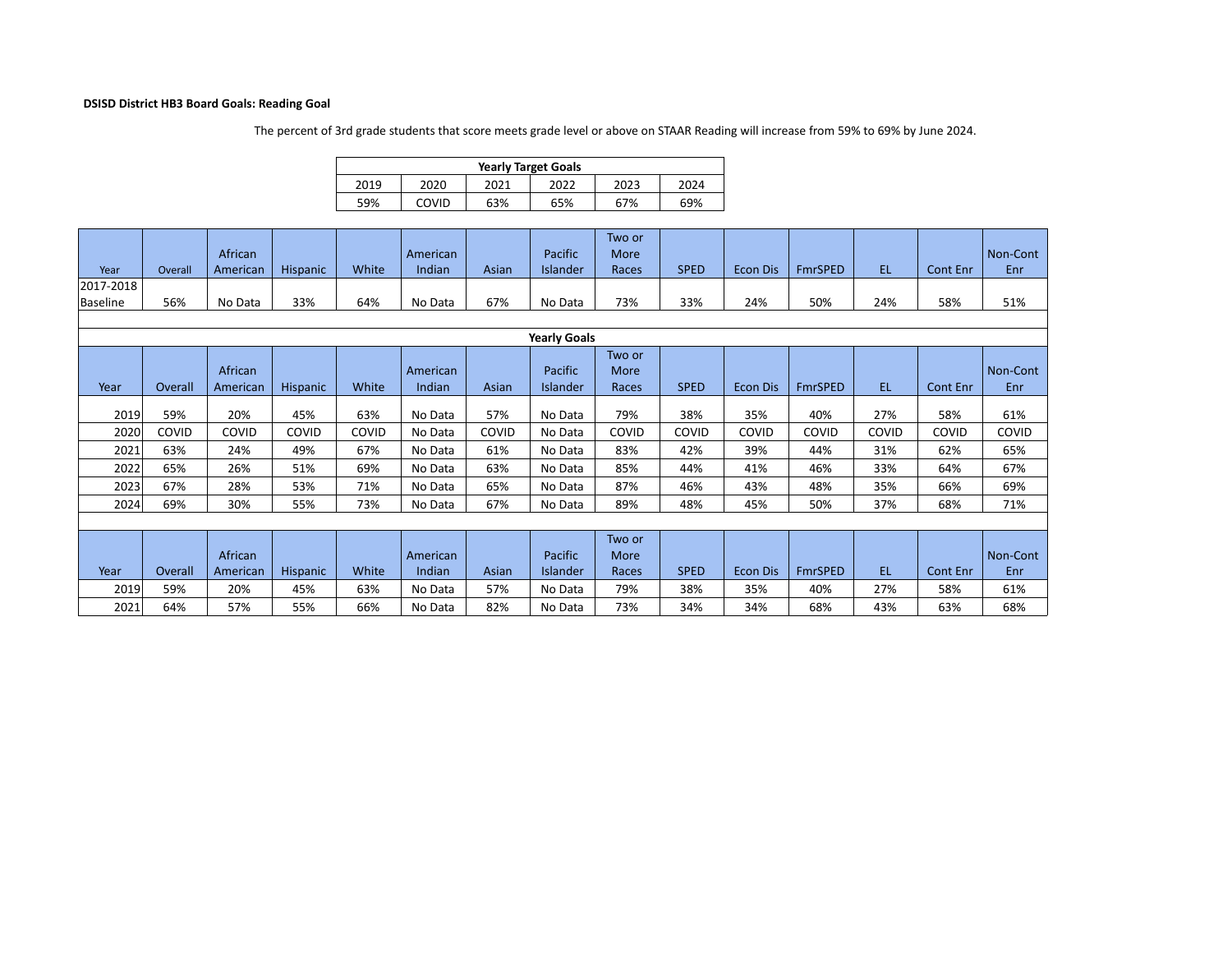## **DSISD District HB3 Board Goals: Math Goal**

The percent of 3rd grade students that score meets grade level or above on STAAR Math will increase from 50% to 60% by June 2024.

|      | <b>Yearly Target Goals</b> |      |      |      |      |  |  |  |  |  |  |  |  |
|------|----------------------------|------|------|------|------|--|--|--|--|--|--|--|--|
| 2019 | 2020                       | 2021 | 2022 | 2023 | 2024 |  |  |  |  |  |  |  |  |
| 50%  | COVID                      | 54%  | 56%  | 58%  | 60%  |  |  |  |  |  |  |  |  |

|                     |         | African  |                 |       | American |       | Pacific         | Two or<br>More |             |                 |                |           |                 | Non-Cont |
|---------------------|---------|----------|-----------------|-------|----------|-------|-----------------|----------------|-------------|-----------------|----------------|-----------|-----------------|----------|
| Year                | Overall | American | <b>Hispanic</b> | White | Indian   | Asian | <b>Islander</b> | Races          | <b>SPED</b> | <b>Econ Dis</b> | <b>FmrSPED</b> | <b>EL</b> | Cont Enr        | Enr      |
| 2017-2018           | 52%     | No Data  | 35%             | 57%   | No Data  | 86%   | No Data         | 64%            | 28%         | 30%             | 57%            | 21%       | 52%             | 55%      |
|                     |         |          |                 |       |          |       |                 |                |             |                 |                |           |                 |          |
| <b>Yearly Goals</b> |         |          |                 |       |          |       |                 |                |             |                 |                |           |                 |          |
| Two or              |         |          |                 |       |          |       |                 |                |             |                 |                |           |                 |          |
|                     |         | African  |                 |       | American |       | Pacific         | More           |             |                 |                |           |                 | Non-Cont |
| Year                | Overall | American | Hispanic        | White | Indian   | Asian | Islander        | Races          | <b>SPED</b> | <b>Econ Dis</b> | <b>FmrSPED</b> | EL.       | <b>Cont Enr</b> | Enr      |
| 2019                | 50%     | 20%      | 35%             | 55%   | No Data  | 60%   | No Data         | 71%            | 34%         | 30%             | 26%            | 19%       | 49%             | 54%      |
| 2020                | COVID   | COVID    | COVID           | COVID | COVID    | COVID | COVID           | COVID          | COVID       | COVID           | COVID          | COVID     | COVID           | COVID    |
| 2021                | 54%     | 24%      | 39%             | 59%   | No Data  | 64%   | No Data         | 75%            | 38%         | 34%             | 30%            | 23%       | 53%             | 58%      |
| 2022                | 56%     | 26%      | 41%             | 61%   | No Data  | 66%   | No Data         | 77%            | 40%         | 36%             | 32%            | 25%       | 55%             | 60%      |
| 2023                | 58%     | 28%      | 43%             | 63%   | No Data  | 68%   | No Data         | 79%            | 42%         | 38%             | 34%            | 27%       | 57%             | 62%      |
| 2024                | 60%     | 30%      | 45%             | 65%   | No Data  | 70%   | No Data         | 81%            | 44%         | 40%             | 36%            | 29%       | 59%             | 64%      |
|                     |         |          |                 |       |          |       |                 |                |             |                 |                |           |                 |          |
|                     |         |          |                 |       |          |       |                 | Two or         |             |                 |                |           |                 |          |
|                     |         | African  |                 |       | American |       | Pacific         | More           |             |                 |                |           |                 | Non-Cont |
| Year                | Overall | American | Hispanic        | White | Indian   | Asian | Islander        | Races          | <b>SPED</b> | <b>Econ Dis</b> | <b>FmrSPED</b> | EL.       | Cont Enr        | Enr      |
| 2019                | 50%     | 20%      | 35%             | 55%   | No Data  | 60%   | No Data         | 71%            | 34%         | 30%             | 26%            | 19%       | 49%             | 54%      |
| 2021                | 47%     | 50%      | 30%             | 51%   | No Data  | 71%   | No Data         | 45%            | 22%         | 17%             | 56%            | 20%       | 45%             | 54%      |